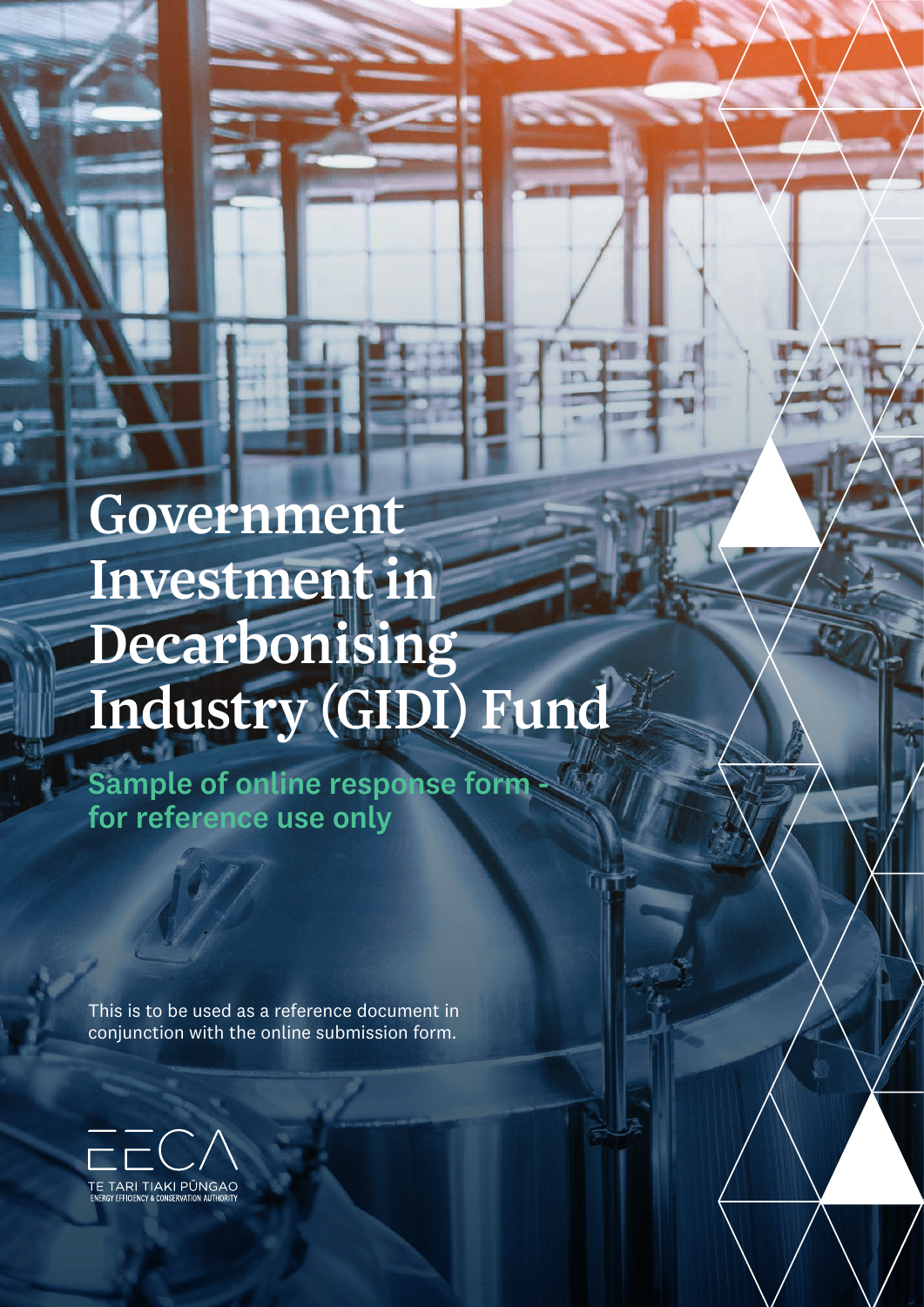# **Welcome to the Government Investment in Decarbonisation of Industry (GIDI) Fund Response Form. Before you begin, please familiarise yourself with the following.**

#### **Key Dates**

- RFP released: Thursday 9 June 2022.
- . Deadline for Questions for Applicant Briefing Session: 5pm, Thursday 14 July, 2022. (Submit questions to [GIDIFund@eeca.govt.nz\)](mailto:GIDIFund@eeca.govt.nz)
- Applicant Briefing Session: 11am, Monday 20 June, 2022. Register for the session at [this link.](https://teams.microsoft.com/registration/0ikWiyQyyUGohA9VP6m0Mg,jSEZ5BcZ50C4YBBLDL1s_g,EN0hHNNB0kK5sbysWVd7Ig,yBd09lH-FUqQuN0OlXcjIw,iip7_sFH2Eyk6jit2q4skQ,hJy2QVkPHUGzIMvtSlaGqA?mode=read&tenantId=8b1629d2-3224-41c9-a884-0f553fa9b432)
- **Deadline for Proposals: 5pm, Thursday 04 August, 2022.**
- The Proposal Validity Period is six months from the deadline date

#### **Key Actions**

- 1. Read the RFP (click here to download a PDF copy) and any supporting information to ensure you have understood:
	- the Investment Principles:
	- our Funding and Eligibility Conditions;
	- our evaluation, assessment and decision-making approach; and,
	- the criteria against which Proposals will be assessed.

#### 2. Read the GIDI FAQ document - click here to download a PDF copy.

- 3. Periodically check the EECA website for any updates relating to this RFP.
	- Note: applicants who save their progress in this Response Form and have entered an email in the Key Contact area will receive updates at that address.

4. Fill in this online form and upload:

- a **Project Business Case and/or Feasibility Study**;
- the completed **Project Financial Assessment Template**; and,
- a **Project Plan**.

#### **Tips for using this online form**

This is a long form and will take some time for you to complete, therefore we recommend the following.

- 1. **Choose a "Response Form Boss"** That is, one person who is overseeing and managing the data in this form. That way you know who to talk to on your team regarding progress and there is one person providing quality control across your application. It's recommended that this person be the **"Key Point of Contact"** that you enter in Section 2.1. *R* (in the state of the state of the state of the state of the state of the state of the state of the state of the state of the state of the state of the state of the state of the state of the state of the state of the s
- 2. **Save as you go** You can save this form and come back to it later using the 'Save' button in the bottom right hand corner of the page. Please do this regularly. You will be provided with a **unique link** that will link you back to wherever you got to on this form. You can share this link with your teammates if they also require access or need to feed in information. If you accidentally close this response form browser tab, pushing **Ctrl-Shift-T** will reopen it.
- 3. **One at a time -** If there are multiple people making edits to your appliction at any one time then you risk **overwriting each others data**. It's recommended that one person access your application form at a time to mitigate the risk of data loss. EECA accepts no responsibility for loss of data due to overwriting.
- 4. **Explore the form** This form requires that you enter data in mandatory fields (indicated by a red asterisk\*) before you can proceed to the following sections. To explore the form in full, download this PDF copy.

Your application must be made via this online form. EECA will not accept Response Forms received by email, post or hand delivery.

Reach out to us at GIDIFund@eeca.govt.nz if you have any questions.

# **Section 1 - Minimum Funding Conditions**

**At a minimum, to be eligible for Government funding**, Proposals must meet the following Minimum Funding Conditions. You should, ideally, reply yes to all of the below before proceeding further with this Response Form.

**Funding Condition 1 - Is the total project cost at least \$300,000?**

Yes ONo

**Funding Condition 2 - Is your request for Government co-funding for any Project limited to a maximum 50% of eligible project costs?**

O Yes O No

**Funding Condition 3 - Is your request for funding only for the incremental capital cost of the project, and not for operating costs?**

◯ Yes **O** No

**Funding Condition 4 - Will your Project be fully commissioned and operational by 31 December 2025?**

Yes ONo

**Proposals that do not meet the Minimum Funding Conditions may be considered at the discretion of the EECA Board and/or Minister of Energy and Resources. In such instances, Applicants will need to provide compelling reasons why their Proposal should be considered. If this applies to your Proposal, please provide reasons here: \***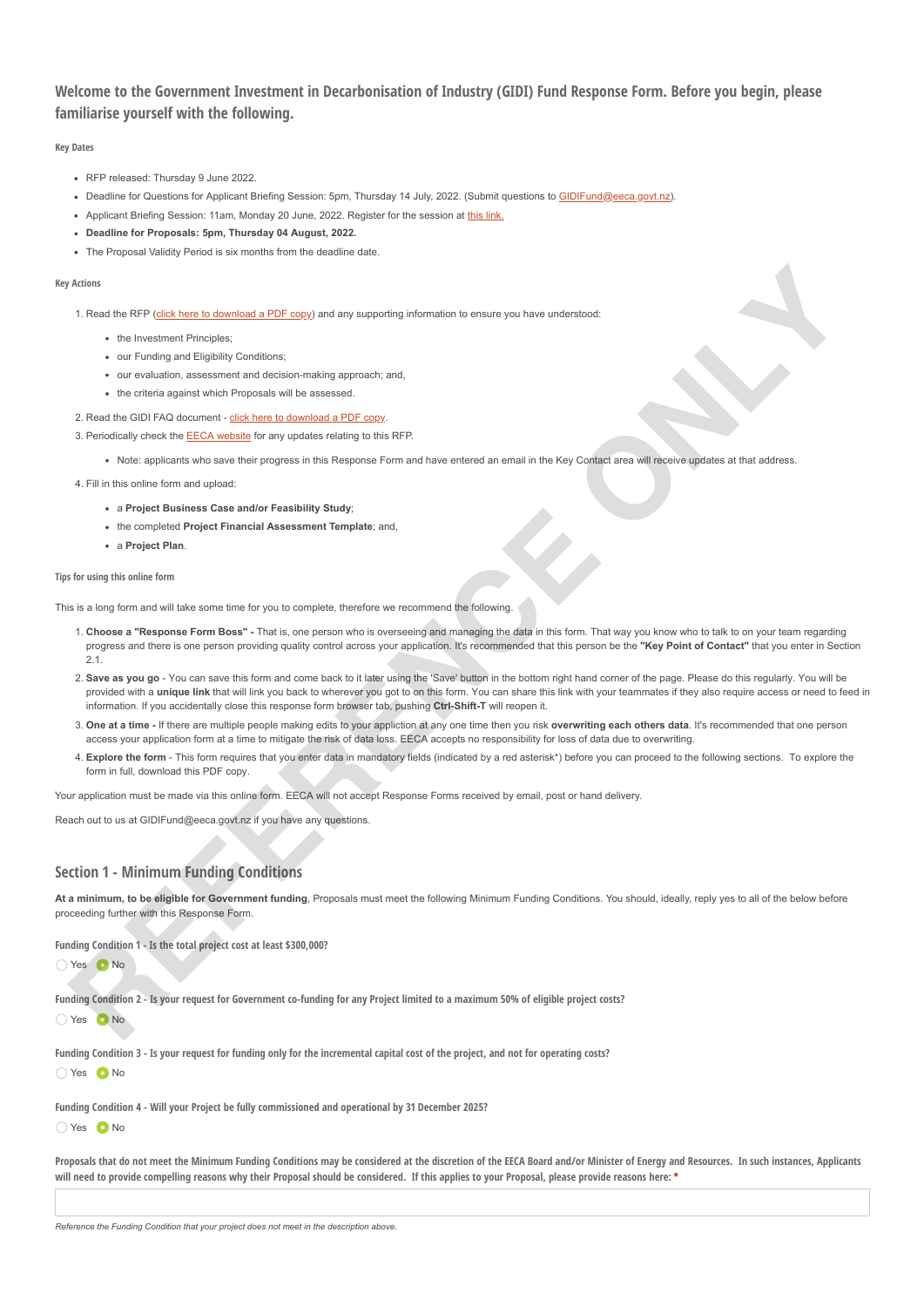# **Section 2: Applicant Details**

# **2.1 Lead Applicant key details**

| Legal name of organisation *                                                                                                                                             | Trading as (if different)                                 |
|--------------------------------------------------------------------------------------------------------------------------------------------------------------------------|-----------------------------------------------------------|
|                                                                                                                                                                          |                                                           |
| NZ Business Number (NZBN) *                                                                                                                                              | Are you a Mäori or Pasifika owned business?               |
|                                                                                                                                                                          | ○ Yes ● No                                                |
|                                                                                                                                                                          | More info at: https://amotai.nz/business                  |
| Your NZBN number is 13 digits long and can be found on the NZ Companies Register.                                                                                        |                                                           |
| Industry *                                                                                                                                                               | Website (if applicable)                                   |
|                                                                                                                                                                          |                                                           |
| Number of sites *                                                                                                                                                        | Approximate number of employees *                         |
|                                                                                                                                                                          |                                                           |
| Tell us about your organisation *                                                                                                                                        |                                                           |
|                                                                                                                                                                          |                                                           |
| Brief organisation overview. Maximum of 40 words.<br>Street Address *                                                                                                    |                                                           |
|                                                                                                                                                                          |                                                           |
|                                                                                                                                                                          |                                                           |
|                                                                                                                                                                          | New Zealand                                               |
| Chief Executive Officer/Managing Director name *                                                                                                                         | Chief Executive Officer/Managing Director email address * |
|                                                                                                                                                                          |                                                           |
| Do you want to add signing delegate/s who can sign on behalf of your CEO/MD?                                                                                             |                                                           |
| ○ Yes ● No                                                                                                                                                               |                                                           |
| Key contact person details                                                                                                                                               |                                                           |
| This is the key point of contact from your organisation during the application process.                                                                                  |                                                           |
| Key contact name*                                                                                                                                                        | Key contact job title/role *                              |
|                                                                                                                                                                          |                                                           |
| Key contact email *                                                                                                                                                      | Key contact phone *                                       |
|                                                                                                                                                                          |                                                           |
|                                                                                                                                                                          |                                                           |
| <b>Section 3: Proposal Description</b>                                                                                                                                   |                                                           |
| We need to understand what it is you are trying to do and achieve. Use this section to describe your Project and what you are seeking Government co-funding support for. |                                                           |
| <b>3.1 Proposal Key Details</b>                                                                                                                                          |                                                           |
|                                                                                                                                                                          |                                                           |

# **3.1 Proposal Key Details**

#### **Title of Project \***

*A short title for your Project.*

**Give a brief summary of your Project and where it will take place \***

*Tell us where your Project is located, and how it fits into your wider business operations. Note: this may be used in media releases or other communications. Maximum of 40 words.*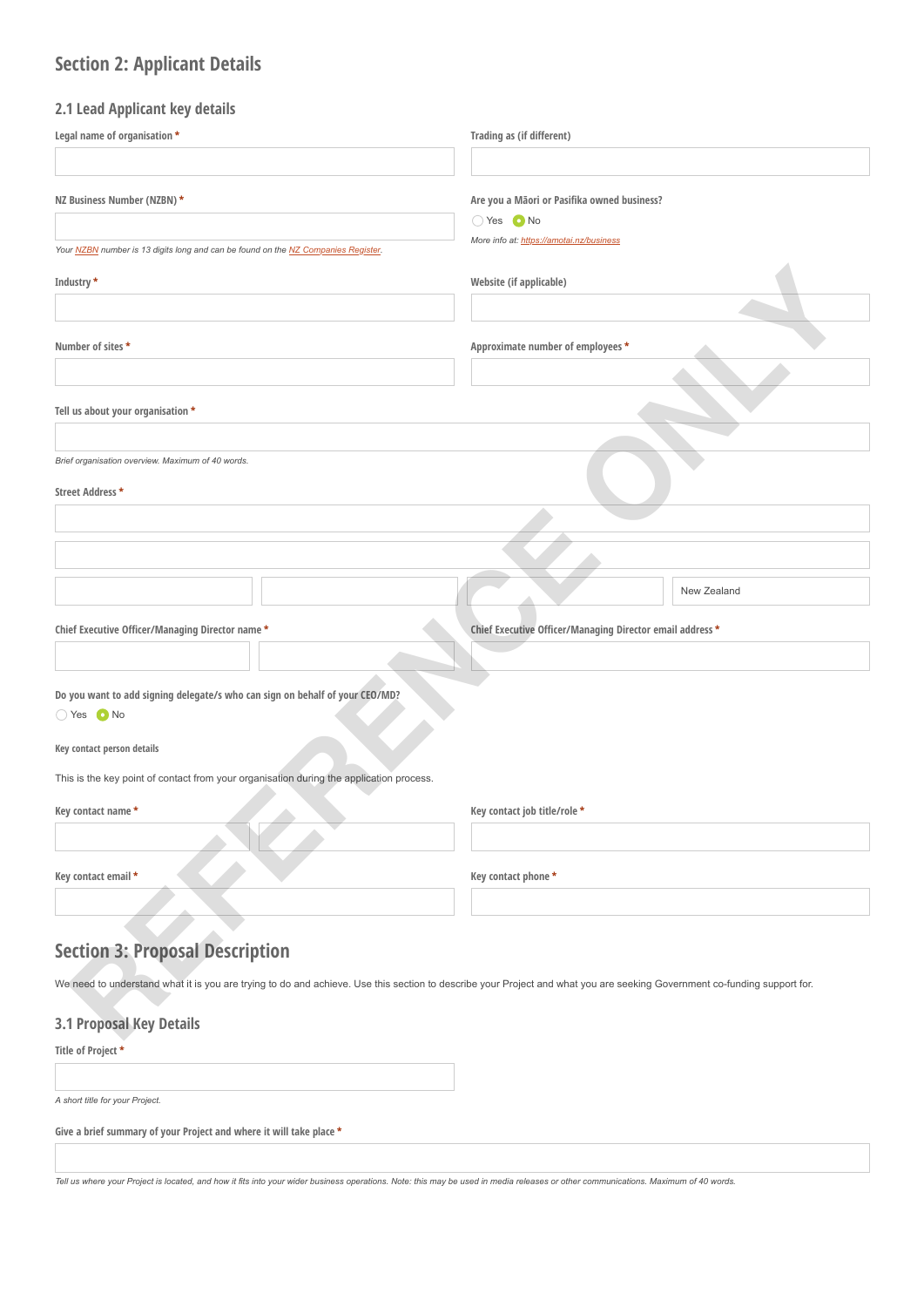| Describe the existing process (including fuel type/s used) * |
|--------------------------------------------------------------|
|--------------------------------------------------------------|

#### *Maximum 200 words.*

| Describe how the Project will decarbonise your site (including fuel type/s proposed) * |  |  |
|----------------------------------------------------------------------------------------|--|--|
|                                                                                        |  |  |

*Maximum 200 words.*

|  |  |  |  | Describe how you calculated the decarbonisation reduction * |  |
|--|--|--|--|-------------------------------------------------------------|--|
|--|--|--|--|-------------------------------------------------------------|--|

## **3.1.2 Project Location**

| Location name * |             |
|-----------------|-------------|
|                 |             |
| Address*        |             |
|                 |             |
|                 |             |
|                 | New Zealand |

## **3.1.3 Carbon Emission Summary**

| Maximum 200 words.                                                                                                                               |             |                                        |
|--------------------------------------------------------------------------------------------------------------------------------------------------|-------------|----------------------------------------|
| Outline specifically what you would use the funding for *                                                                                        |             |                                        |
|                                                                                                                                                  |             |                                        |
| Maximum 200 words.                                                                                                                               |             |                                        |
| 3.1.2 Project Location                                                                                                                           |             |                                        |
| Location name*                                                                                                                                   |             |                                        |
|                                                                                                                                                  |             |                                        |
| Address *                                                                                                                                        |             |                                        |
|                                                                                                                                                  |             |                                        |
|                                                                                                                                                  |             |                                        |
|                                                                                                                                                  |             | New Zealand                            |
| 3.1.3 Carbon Emission Summary                                                                                                                    |             |                                        |
| You will provide this information in your Financial Assessment Template in Section 3.2, so please reproduce that information in the boxes below. |             |                                        |
| Tip: you may use this CO <sub>2</sub> Emissions Calculator to help determine your output.                                                        |             |                                        |
| Total energy-related carbon emissions by fuel type of the Applicant Entity cumulated for all operating sites per year                            |             |                                        |
| Site                                                                                                                                             | Fuel type * | Carbon emissions (tCO <sub>2</sub> ) * |
| $\circledcirc$                                                                                                                                   |             |                                        |
|                                                                                                                                                  |             | 0.00                                   |
| $+$ Add another row                                                                                                                              |             |                                        |
|                                                                                                                                                  |             |                                        |
|                                                                                                                                                  |             |                                        |
| Total energy-related carbon emissions by fuel type at the proposed Project site per year                                                         |             |                                        |
| Site                                                                                                                                             | Fuel type * | Carbon emissions (tCO <sub>2</sub> ) * |
| $\circledR$                                                                                                                                      |             |                                        |
|                                                                                                                                                  |             | 0.00                                   |
| + Add another fuel type at the Project site                                                                                                      |             |                                        |
|                                                                                                                                                  |             |                                        |
|                                                                                                                                                  |             |                                        |
|                                                                                                                                                  |             |                                        |
| 3.1.4 Financial Summary                                                                                                                          |             |                                        |
| Estimated total capital cost of the Project *                                                                                                    |             |                                        |
|                                                                                                                                                  |             |                                        |

**Please provide brief details expanding on the capital cost figure above (). Your business case and/or feasibility study uploaded at the bottom of this page should provide even more detail. \***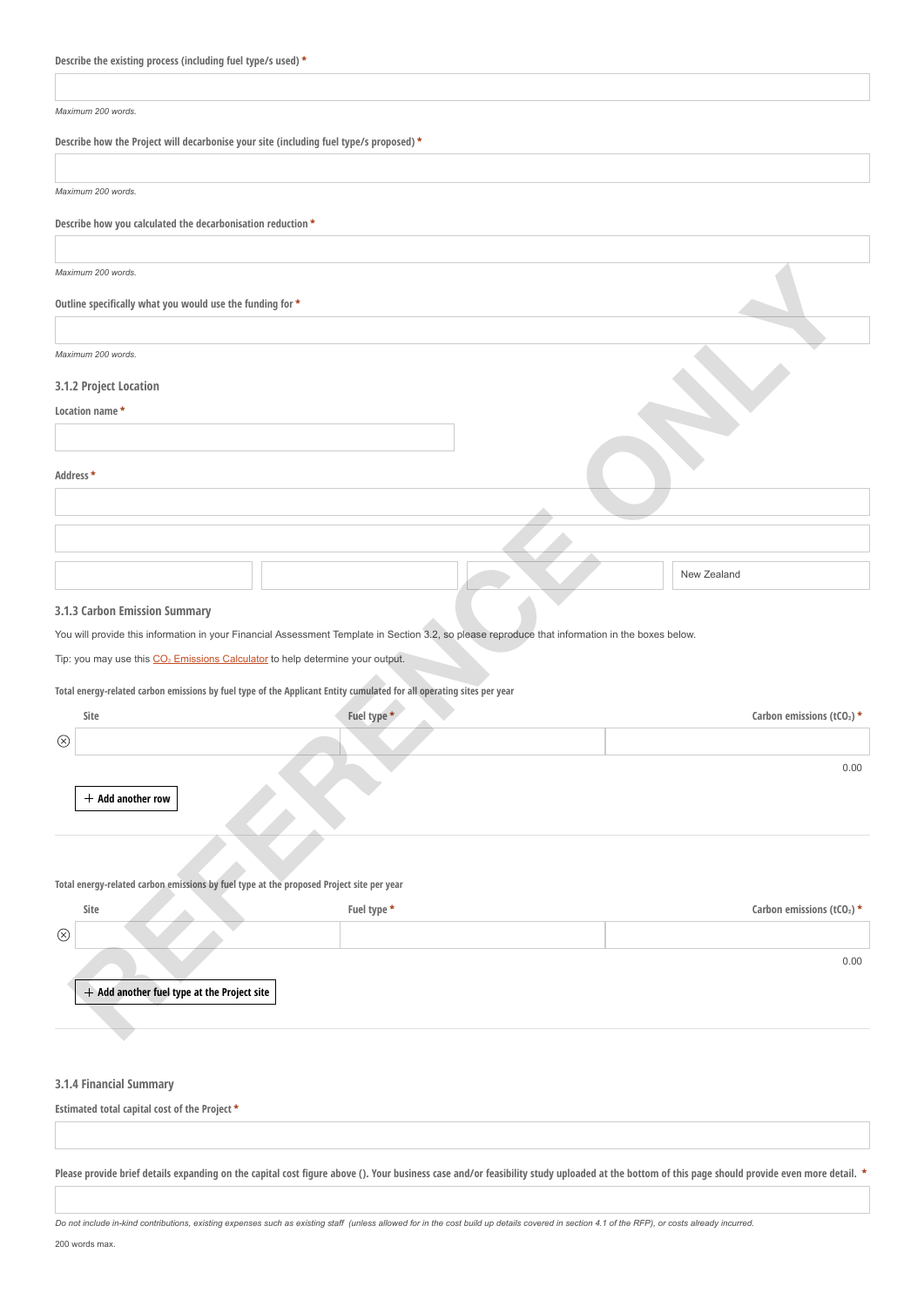*This is the difference between your Default Option and the cost of this Preferred Project. Refer to Section 3.5 of the RFP for examples.*

|  | Comments on the incremental capital cost of the Project (optional) |  |  |  |  |
|--|--------------------------------------------------------------------|--|--|--|--|
|  |                                                                    |  |  |  |  |

| 200 words max.                                                                                                                                                                                     |                                                            |
|----------------------------------------------------------------------------------------------------------------------------------------------------------------------------------------------------|------------------------------------------------------------|
| Amount of Government Co-funding sought *                                                                                                                                                           |                                                            |
|                                                                                                                                                                                                    |                                                            |
| Explain why the Project should receive Government Co-funding *                                                                                                                                     |                                                            |
|                                                                                                                                                                                                    |                                                            |
| 200 words max.                                                                                                                                                                                     |                                                            |
| Total amount of capital co-funding to be provided by you, any co-investors and others<br>Enter one row per entity. The first row should be your contribution followed by new rows per co-investor. |                                                            |
| Cannot include in-kind contributions, existing expenses such as current staff, or costs already incurred (unless allowed for in the cost build up details covered in Section 4.1 of the RFP).      |                                                            |
| Entity name*                                                                                                                                                                                       | Capital funding amount * Is this funding fully committed?  |
| $\circledcirc$                                                                                                                                                                                     | Yes                                                        |
| $+$ Add Item                                                                                                                                                                                       |                                                            |
|                                                                                                                                                                                                    |                                                            |
| Anticipated Project start date *                                                                                                                                                                   | Anticipated Project Implementation date *                  |
|                                                                                                                                                                                                    |                                                            |
|                                                                                                                                                                                                    | When the plant will be fully commissioned and operational. |
| Anticipated Project implementation date notes *                                                                                                                                                    |                                                            |
|                                                                                                                                                                                                    |                                                            |
| Based on receiving approval for funding in this round. Note any factors such as plant/seasonal shutdown periods that may influence when the Project can start/occur.                               |                                                            |
| 200 words max.                                                                                                                                                                                     |                                                            |
| 3.2 Key Project Roles and Supplier Key Details                                                                                                                                                     |                                                            |
| 3.2.1 Project Consultant/Designer and Project Manager                                                                                                                                              |                                                            |
| Project consultant/designer name *                                                                                                                                                                 | Project consultant/designer company *                      |
|                                                                                                                                                                                                    |                                                            |
| Project consultant/designer email *                                                                                                                                                                | Project consultant/designer phone *                        |
|                                                                                                                                                                                                    |                                                            |
| Project consultant/designer address *                                                                                                                                                              |                                                            |
|                                                                                                                                                                                                    |                                                            |
|                                                                                                                                                                                                    |                                                            |
|                                                                                                                                                                                                    |                                                            |
|                                                                                                                                                                                                    | New Zealand                                                |
|                                                                                                                                                                                                    |                                                            |
|                                                                                                                                                                                                    |                                                            |
| Project manager name *                                                                                                                                                                             | Project manager company *                                  |
|                                                                                                                                                                                                    |                                                            |
|                                                                                                                                                                                                    |                                                            |

**Project manager email \* Project manager phone \***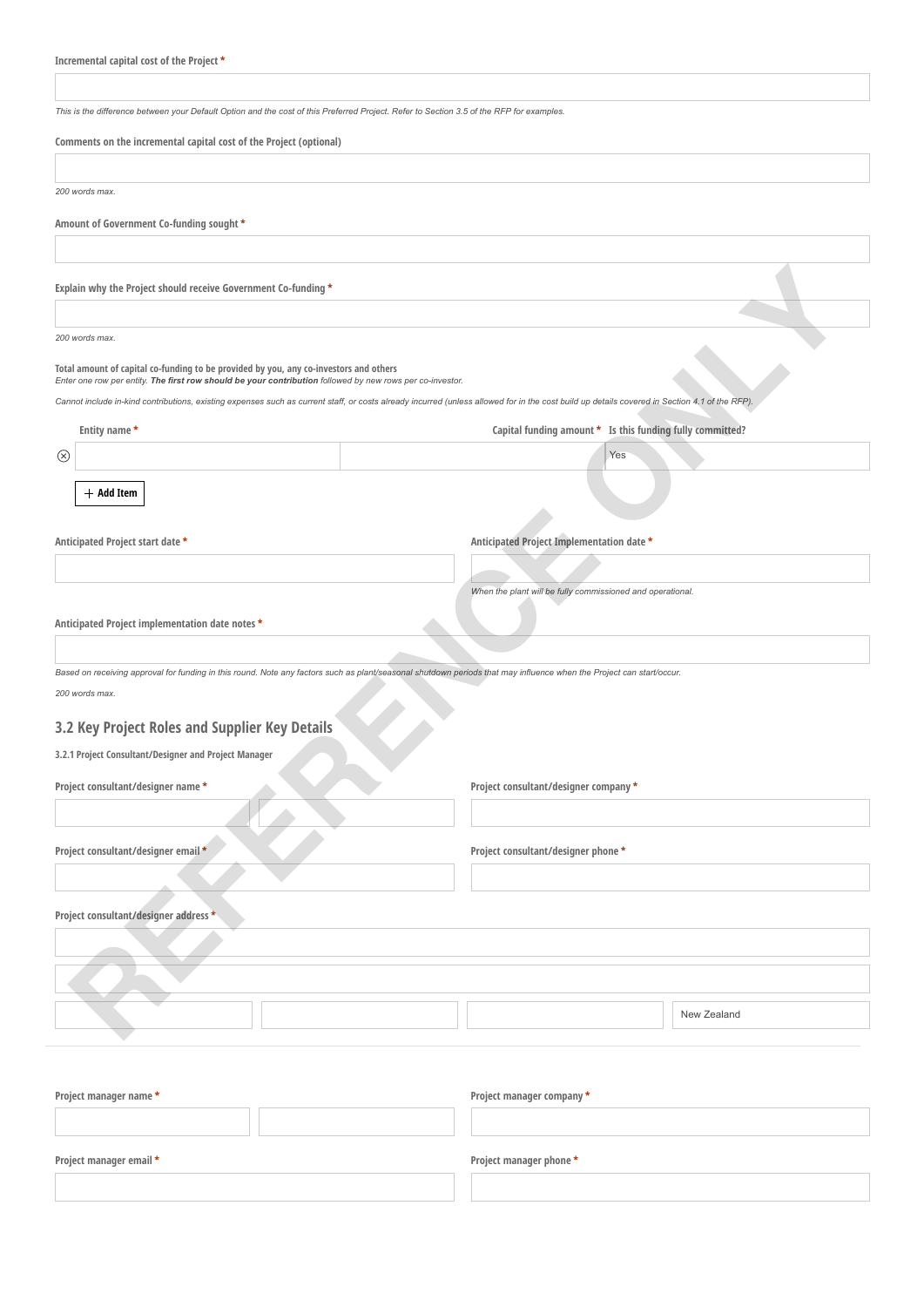|  | New Zealand |
|--|-------------|

#### **3.2.2 Suppliers, Technologies and their Fuel Sources**

*You may enter mulitple suppliers, technologies and renewable fuel sources using the buttons at the bottom of this section.*

| Supplier company name *                                                                                                                                                                                                                              | Supplier key contact * |
|------------------------------------------------------------------------------------------------------------------------------------------------------------------------------------------------------------------------------------------------------|------------------------|
|                                                                                                                                                                                                                                                      |                        |
| Supplier email *                                                                                                                                                                                                                                     | Supplier phone*        |
|                                                                                                                                                                                                                                                      |                        |
| Supplier address                                                                                                                                                                                                                                     |                        |
|                                                                                                                                                                                                                                                      |                        |
|                                                                                                                                                                                                                                                      |                        |
|                                                                                                                                                                                                                                                      | New Zealand            |
| Technologies<br>Which primary technology(s) is this supplier providing?                                                                                                                                                                              |                        |
| $\otimes$ Technology 1<br>Primary technology *                                                                                                                                                                                                       |                        |
| For example boiler, heat pump, motor, fuel handler. This could also be a technology that does not use fuel, such as a greenhouse with improved insulation.<br>Does this technology run off a fuel source?<br>○ Yes ● No<br>E.g. electricity or wood. |                        |
| + Add technology                                                                                                                                                                                                                                     |                        |
| $+$ Add supplier                                                                                                                                                                                                                                     |                        |
|                                                                                                                                                                                                                                                      |                        |
| 3 Key Documentation                                                                                                                                                                                                                                  |                        |
|                                                                                                                                                                                                                                                      |                        |

# **3.3 Key Documentation**

 $\overline{\phantom{a}}$ 

**Download this** [Project Financial Assessment Template](https://www.eeca.govt.nz/assets/EECA-Resources/Co-funding/RFP-Financial-Assessment-Template.xlsx)**, fill it in, then upload it in 3.3.1. below.** 

**3.3.1. Project Financial Assessment Template Upload \***



*Upload one Excel file only (.xlsx or .xls).*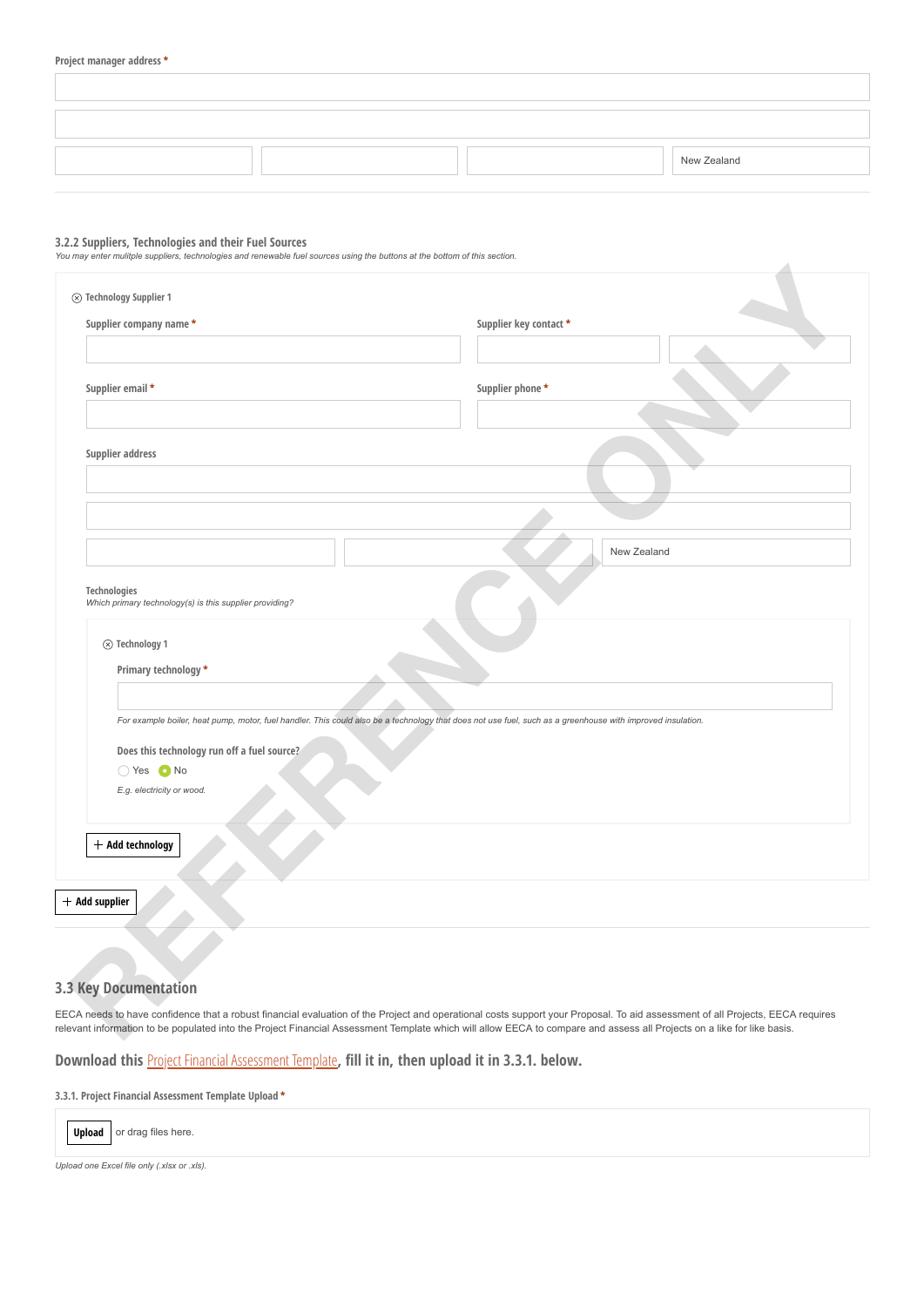**3.3.2. Project Plan and Delivery Timeline Upload \***

or drag files here. **Upload**

*PDF and Excel files only. Maximum of two files.*

**3.3.3. Business Case and/or Feasibility Study Upload \***

|  | <b>Upload</b> or drag files here. |
|--|-----------------------------------|
|--|-----------------------------------|

*PDF and Excel files only. Maximum of two files.*

# **Section 4: Eligibility Conditions**

Note: Any Proposals that do not meet all of the minimum eligibility conditions will not be assessed by the Assessment Panel. To see the eligibility conditions please refer to Section 1.3 and 3.3 of the RFP document.

# **4.1 Eligible entity and Project**

**Eligibility Condition 1 - Is the lead Applicant associated with this Project a New Zealand-based and NZBN registered private sector business?**

#### O Yes O No

Organisations not eligible to access the fund include State Sector Agencies eligible for State sector decarbonisation funding; Local Government organisations including both Local and Regional Authorities; and *Council Controlled Organisations (CCO's).*

**Eligibility Condition 2 - Will the Project be delivered in New Zealand?**

◯ Yes ● No

*Projects that would be delivered in another country are not eligible to receive funding. The Project may utilise overseas suppliers, but the resulting asset and decarbonisation outcomes must be New Zealand based.*

**Eligibility Condition 3 - Does the Project rely on commercially available and proven technologies?**

Yes ONo

*Technologies that are not commercially available such as R&D are excluded. This does not exclude some innovations – for Eligibility Conditions relating to Innovative Solutions refer 3.3 of the RFP.*

**Eligibility Condition 4 - Have you provided supporting information such as a business case and/or feasibility study for the Project?** ○ Yes ● No

#### **Eligibility Condition 5 - You must have completed the RFP Response Form in full.**

You won't be able to submit this online RFP Response Form unless you complete all required fields.

**Eligibility Condition 6 -** The Technical Advisory Group will evaluate Proposals against the Funding and Eligibility Conditions – this will include robust financial and technical due diligence. The Proposal must pass the due diligence tests, including being sufficiently advanced to be capable of assessment. The TAG will prepare an evaluation report of its findings for the Assessment Panel. **Echina 4:** Eligibidity Conditions<br>
REFERENCE INTERNATIONAL STRUCTURE CONTINUES INTO THE SECTION OF A SECTION TO A SECTION THE SECTION OF A SECTION CONTINUES INTO A SECTION AND PROPERTY AND RESERVE AT A SECTION OF A SECTIO

I have read and understood the Evaluation, Assessment and Decision-Making Approach for this RFP. *Check Section 5 of the RFP for details.*

# **4.2 Decarbonisation outcomes**

Eligibility Condition 7 - Will the Project reduce, or enable the reduction of energy used and/or carbon emitted during an industrial process and if yes, is this clear in the attached business **case and/or feasibility study for the Project?**

O Yes ■ No

**Eligibility Condition 8 - Does the Project generate carbon emissions savings by reducing or avoiding fossil fuel use and if yes, is this clear in the attached business case and/or feasibility study for the Project?**

Yes ONo

Eligibility Condition 9 - Are the Project's carbon emission savings additional to what would have happened if the Project did not occur, or occurred in a different manner or time (i.e., the **Default Option) and if yes, is this clear in the attached business case and/or feasibility study for the Project?**

O Yes ● No

# **4.3 Financial parameters**

**Eligibility Condition 10 - Does the Project have a payback period of no less than 2 years?**

Yes ONo

**Eligibility Condition 11 - the Project must have a total abatement cost between the current ETS price (defined as the average of the last auction) and the average Shadow Emissions Value over the period from 2023 to 2030 (as defined by** [Treasury's CBAx tool user guidance](https://www.treasury.govt.nz/sites/default/files/2021-09/cbax-guide-sep21.pdf)**).**

Note: at the release date of this RFP this means greater than about \$70 and less than about \$113.

The Financial Assessment Template you uploaded in Section 3.3 of this form will calculate the abatement cost - please use that figure in determining whether you answer yes or no to these questions. If you replied no to this question, please respond to the most relevant question directly below.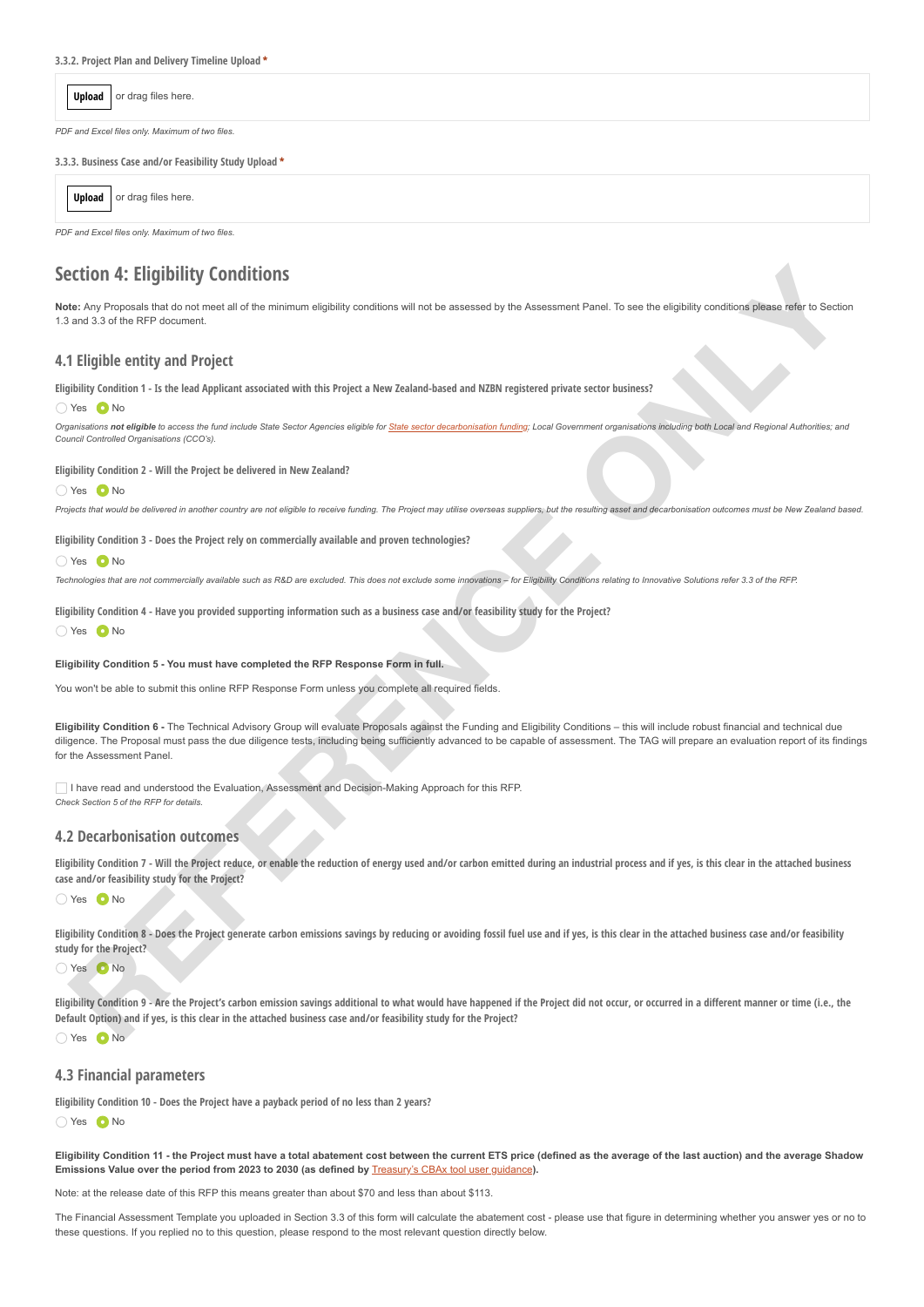**Does the Project have a total abatement cost below the current ETS price (i.e., less than about \$70)?** Yes ONo

**Does the Project have a total abatement cost above the average Shadow Emissions Value (i.e. greater than \$113)?** O Yes O No

**Eligibility Condition 12 - Is the funding requested only for the incremental cost of the Project?** O Yes O No

*Refer to examples in the RFP at section 3.5 on how the incremental cost is defined and calculated.*

# **4.4 Health, safety, reputation**

**Eligibility Condition 13 - Are you committed to working safely, and ensuring the health and safety of workers and others affected by the proposed Project work, and do you have appropriate systems and processes to undertake the work safely?**

Yes ONo

**Eligibility Condition 14 - Are you committed to working in a manner that will not damage EECA's reputation (or the Government) with respect to, among other things, environmental impact, employment conditions, public announcements, and regulatory compliance?**

◯ Yes ● No

# **4.5 Applicant approvals and sources of co-funding**

**Eligibility Condition 15 - Do you have the ability to co-fund your share of the total Project cost either directly or by utilising other funding sources?**

Yes ONo

**Eligibility Condition 16 - The Applicant identifies all co-investment sources, including individual amounts if multiple sources exist.**

We will check this condition against your answer in Section 3.1.4.

**Eligibility Condition 17 - If GIDI funding is approved, will your internal approvals to undertake the Project be completed within 30 Business Days of notification in order to execute a Funding Agreement by this date?**

Yes ONo

*Applicant internal approvals must be completed within the specified timeframe or the offer of funding may be withdrawn.*

**As you answered no above, please outline the remaining steps and timeline necessary to achieve your internal approvals. \***

# **4.6 Ensuring long-term outcomes for the energy system**

**Eligibility Condition 18 - Does your Project require the use of woody biomass?** Yes ONo

**4.7 Additional Eligibility Conditions for projects where the total energy related carbon emissions by fuel type of the Applicant entity cumulated for all operating sites is >1,000 tCO2e per year.** philip contents the *large commission to weaking about a moving* decleds and solety of workers and others detect by the proposed Project ance, we dispute the project by the respect of the *large specifical states* and proc

**In Section 3.1.3 you stated this figure was:**

0.00 tCO₂e

*If this figure is incorrect, please return to the table in Section 3.1.3 and update it.*

**Are the total energy-related carbon emissions by fuel type across your business above 1,000 tCO₂e per year?** No

# **4.8 Large Projects (>\$10m funding requested)**

**In Section 3.1.4 you stated your Government Co-unding request is:**

*If this figure is incorrect, please return to the table in Section 3.1.4 and update it.*

**Eligibility Condition 21 - Is your funding request for more than \$10M?** No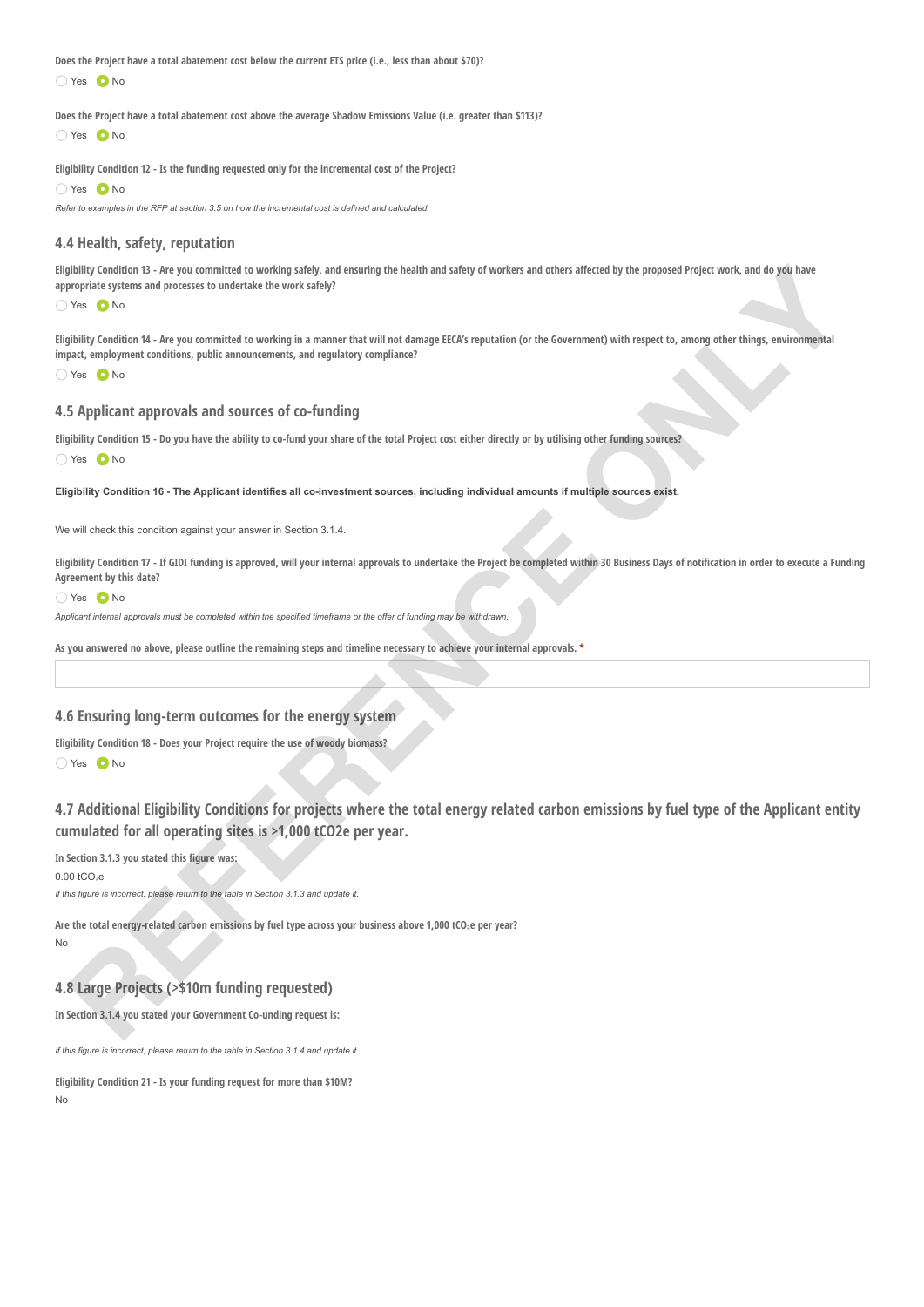# **4.9 Innovative solutions**

EECA has long supported technological innovation where it enables energy efficiency and carbon reduction. Solutions proven for application in New Zealand may still experience barriers to further uptake such as cost due to market size and available providers, or perceived operational risk due to available technical expertise. EECA would like to understand the level of technology innovation utilised in the Project, and the potential for further uptake of these technologies to decarbonise industry.

Funding may support early adopters of technologies that demonstrate enhanced emissions abatement with wide potential for replication but that may carry increased technological risk or uncertainty, or that have higher cost abatement in the short term but potential to optimise the longer-term transition.

**Eligibility Conditions 22/23 - Is your Proposal for an innovative solutions Project?**

∩ Yes ● No

# **Section 5: Assessment Criteria**

# **5.1 Assessment Criteria 1 - Ability to Deliver**

| Section 5: Assessment Criteria                                                                                                 |                                                                                                                                                                                                                                                                                                                                                                                                                                                                                                                                                                            |  |
|--------------------------------------------------------------------------------------------------------------------------------|----------------------------------------------------------------------------------------------------------------------------------------------------------------------------------------------------------------------------------------------------------------------------------------------------------------------------------------------------------------------------------------------------------------------------------------------------------------------------------------------------------------------------------------------------------------------------|--|
| response to these questions.                                                                                                   | Assessment Criteria will be used by the TAG and the Assessment Panel to ensure proposals are robust, and to help prioritise proposals. To fully inform the assessment and decision-<br>making process please give answers that are relevant and useful. Please attach any further information or supporting documentation that will support or verify any statements made ir                                                                                                                                                                                               |  |
| Please observe the guidance on maximum word count for each question.                                                           |                                                                                                                                                                                                                                                                                                                                                                                                                                                                                                                                                                            |  |
| 5.1 Assessment Criteria 1 - Ability to Deliver                                                                                 |                                                                                                                                                                                                                                                                                                                                                                                                                                                                                                                                                                            |  |
| Project ineligible for recommended approval by the Assessment Panel, and it will then not progress any further.                | EECA needs to have confidence that successful Applicants have the track record, skills and core capabilities to carry out the proposed activities. All Applicants and their Proposals<br>will be evaluated on both financial and technical ability to deliver the project with the intended outcomes. Section 5.6.1 of the RFP describes how the TAG will score proposals. Note<br>that financial and technical due diligence will each attract individual scores and if either of these are scored with either 'serious reservations' or 'unacceptable' they may deem the |  |
| Please identify the regulatory approvals (if any) required for the Project to proceed, and discuss how these will be achieved. | Resources and relationships - please demonstrate your expertise, resources, relationships and commitment to deliver the Project to the cost and timeframes stated within this Application.                                                                                                                                                                                                                                                                                                                                                                                 |  |
|                                                                                                                                |                                                                                                                                                                                                                                                                                                                                                                                                                                                                                                                                                                            |  |
| be in place before commissioning.                                                                                              | Where applicable, this should include evidenced assurance that fuel supply has been secured or required electricity network upgrades (this will require discussion with your local Electricity distribution business) will                                                                                                                                                                                                                                                                                                                                                 |  |
| Answer to be a maximum of 200 words.                                                                                           |                                                                                                                                                                                                                                                                                                                                                                                                                                                                                                                                                                            |  |
|                                                                                                                                | Track record on comparable Projects - describe your track record of delivering Projects of a comparable scale and complexity. Give examples.                                                                                                                                                                                                                                                                                                                                                                                                                               |  |
|                                                                                                                                |                                                                                                                                                                                                                                                                                                                                                                                                                                                                                                                                                                            |  |
| Answer to be a maximum of 200 words                                                                                            | 5.1.1. Key personnel - please provide contact details, role descriptions and brief profiles for each of the key personnel involved in delivering your proposed Project                                                                                                                                                                                                                                                                                                                                                                                                     |  |
| (including any personnel to be provided by sub-contracted parties).<br>proposed Project.                                       | This should include each person's role, their relevant qualifications and experience, the extent of their involvement and their experience in providing services that you consider relevant to the objectives of the                                                                                                                                                                                                                                                                                                                                                       |  |
| $\otimes$ Key person 1                                                                                                         |                                                                                                                                                                                                                                                                                                                                                                                                                                                                                                                                                                            |  |
| Name*                                                                                                                          |                                                                                                                                                                                                                                                                                                                                                                                                                                                                                                                                                                            |  |
|                                                                                                                                |                                                                                                                                                                                                                                                                                                                                                                                                                                                                                                                                                                            |  |
| Organisation *                                                                                                                 | Role on this project *                                                                                                                                                                                                                                                                                                                                                                                                                                                                                                                                                     |  |
|                                                                                                                                |                                                                                                                                                                                                                                                                                                                                                                                                                                                                                                                                                                            |  |
| Phone *                                                                                                                        | Email *                                                                                                                                                                                                                                                                                                                                                                                                                                                                                                                                                                    |  |
|                                                                                                                                |                                                                                                                                                                                                                                                                                                                                                                                                                                                                                                                                                                            |  |
|                                                                                                                                |                                                                                                                                                                                                                                                                                                                                                                                                                                                                                                                                                                            |  |
|                                                                                                                                | Brief profile including the extent of their involvement and their experience in providing services that you consider relevant to the objectives of the proposed Project *                                                                                                                                                                                                                                                                                                                                                                                                  |  |
|                                                                                                                                |                                                                                                                                                                                                                                                                                                                                                                                                                                                                                                                                                                            |  |
| Qualifications or relevant experience                                                                                          |                                                                                                                                                                                                                                                                                                                                                                                                                                                                                                                                                                            |  |
|                                                                                                                                |                                                                                                                                                                                                                                                                                                                                                                                                                                                                                                                                                                            |  |
|                                                                                                                                |                                                                                                                                                                                                                                                                                                                                                                                                                                                                                                                                                                            |  |

#### **Add another person**

#### **5.1.2. Financial Due Diligence**

**Have you fully completed and attached the Financial Assessment Template in Section 3.3 of this form?**

Yes ONo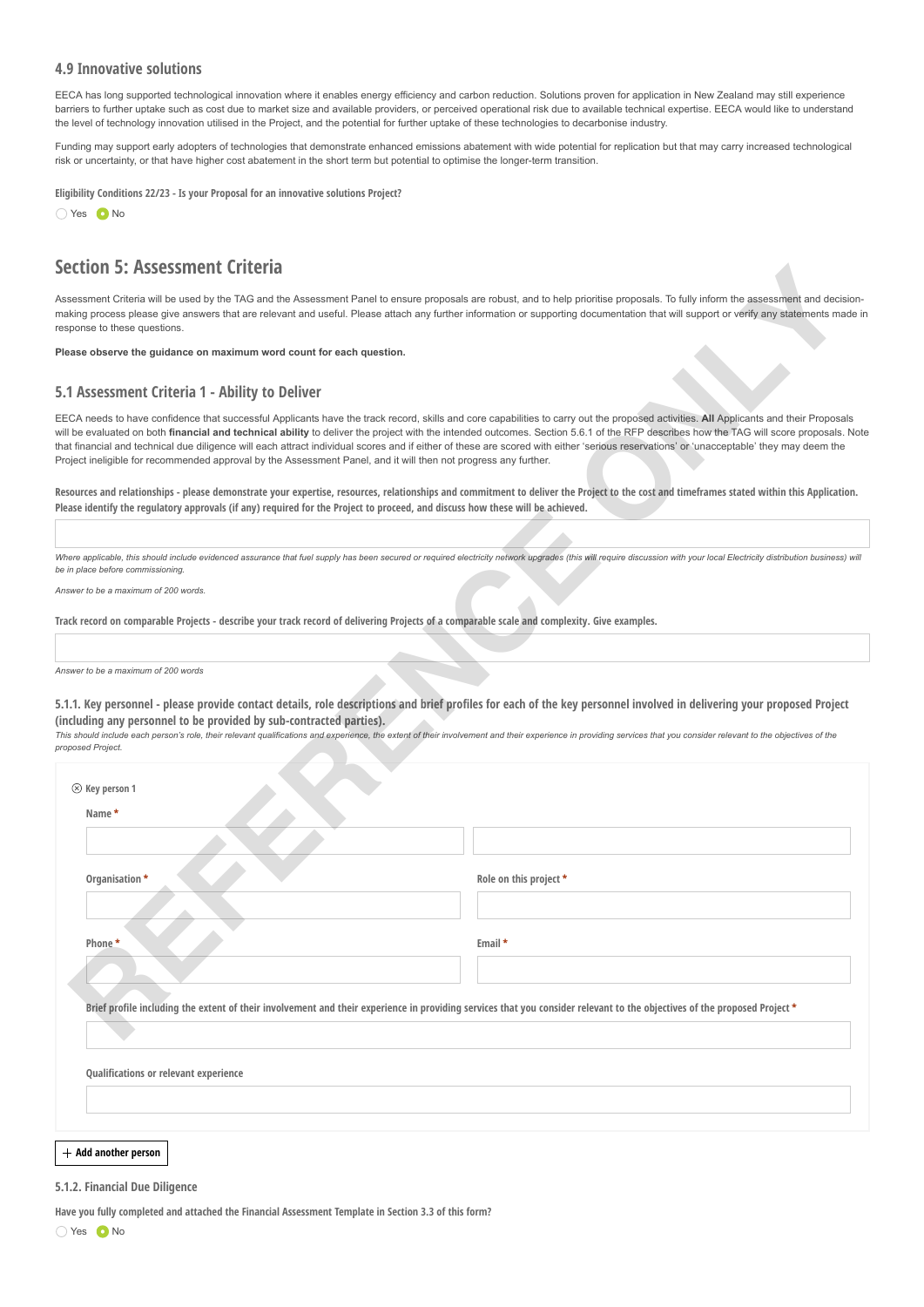**Does the financial information provide clear inputs including the assessment of the Project capex and opex over its relevant operational life?** ∩ Yes ● No

**Does the financial information suitably assess Project costs including supplier estimates for primary components of the Project?** O Yes O No

**Have you provided all Project components and costs in excess of the business-as-usual activity where the Project is an extension of what would have been a business-as-usual activity?** ◯ Yes ● No

#### **What is the payback period for the Project after funding?**

*Note: The Project Financial Template, once populated, captures both the payback period and the Internal Rate of Return (IRR) for the Project which you will need to show here and below*.

**Years \* Months \***

**Please explain why you believe this payback period is appropriate. \***

**What is the Internal Rate of Return (IRR) for the Project after funding?**

**Please explain why you believe this IRR is appropriate. \***

**Please outline any financial risks, contingencies and other circumstances relating to the delivery of the Project, and what provision has been made to manage such risks and contingencies? \***

**Please specify the project financial contingency that has been included in the Project costs given the risks and in particular the cost escalation risk in the current environment? \***

#### **5.1.3. Technical due diligence**

Your Project business case and/or feasibility study should demonstrate that the project is sufficiently advanced for assessment; that all relevant options have been assessed; and it should set out why the proposed solution is the best approach. Refer to section 4.3 of the RFP which lists a range of questions the TAG will consider (including, but not limited to) when undertaking technical due diligence. **2008**<br>**Thuse applies why you between this graph particle appropriate. You also apply the second transfer and the state of the state of the state of the state of the state of the state of the state of the state of the stat** 

**Does your business case and/or feasibility study address the questions raised in 4.3 of the RFP?**

No Yes O No

**If there are any specific areas in your business case and/or feasibility study that would be useful for the TAG to aid technical assessment of the Project, reference those here.** 

# **5.2 Assessment Criteria 2 - Co-funding Ratio**

The amount of co-funding sought for the Project signals the intent to maximise the amount of private funding leveraged for decarbonisation projects. The **Financial Assessment Template** will calculate your co-funding ratio and by using the **co-funding table at 5.6.3 of the RFP** you can calculate your score for this part of the evaluation.

**The Co-funding ratio score for my Proposal is: \***

**If there is any further information you wish to provide regarding your co-funding ratio score, please do so here (optional)**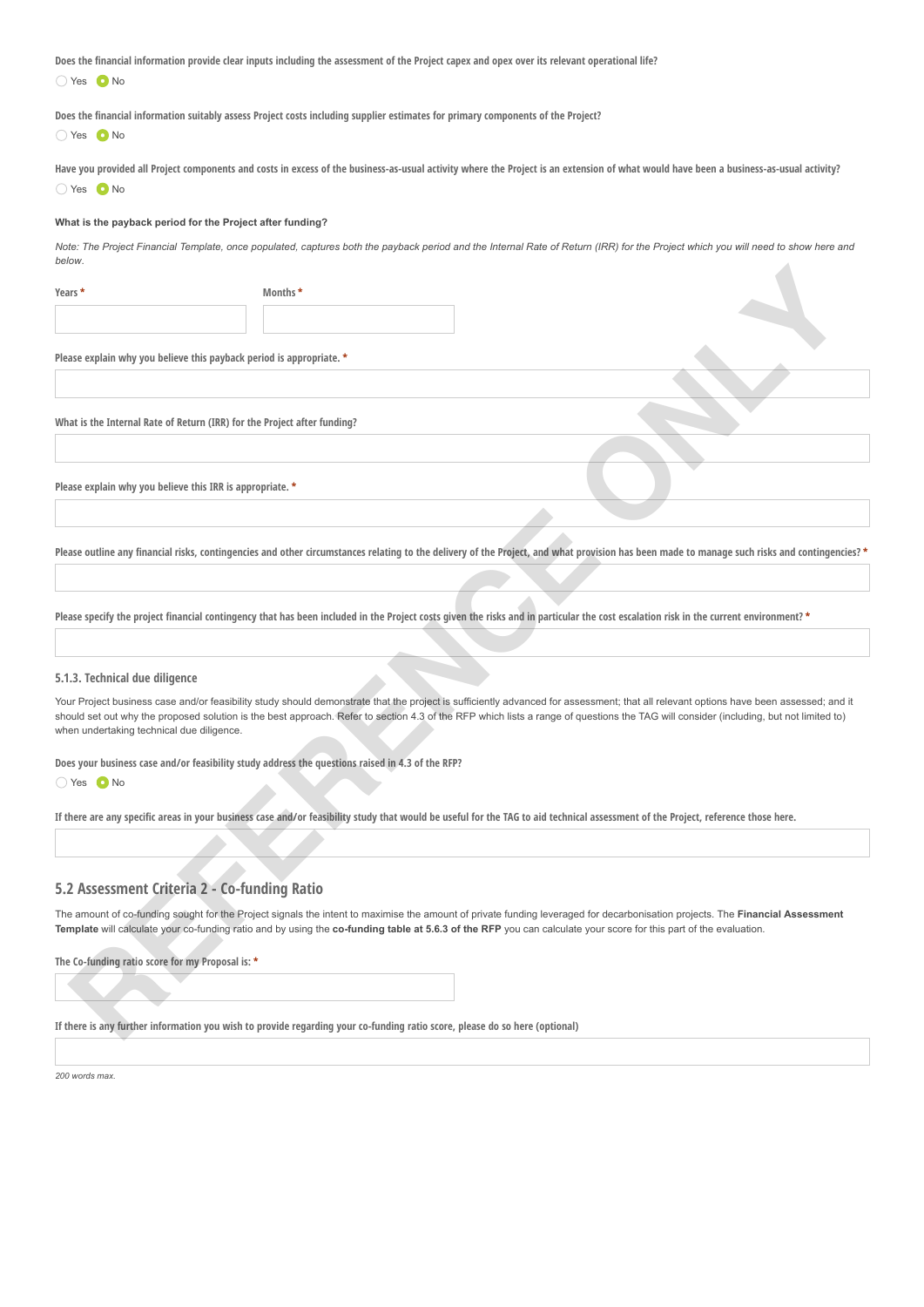# **5.3 Assessment Criteria 3 - Payback Period**

Projects with a payback period below 2 years (after funding) will not score any points as a Project will then be treated as ineligible. Projects with a payback period beyond 8 years will get the maximum score (i.e. 10). The Financial Assessment Template will calculate your payback period and by using the payback period table at 5.6.4 of the RFP you can calculate your score for this part of the evaluation.

| The payback period score for my Proposal is: * |  |  |  |
|------------------------------------------------|--|--|--|
|                                                |  |  |  |
|                                                |  |  |  |

**If there is any further information you wish to provide regarding your payback period score, please do so here (optional)**

*200 words max.*

# **5.4 Assessment Criteria 4 - Abatement Cost for EECA**

Proposed Projects will need to demonstrate their contribution to the decarbonisation of New Zealand's economy. This criterion will help EECA prioritise projects more likely to present the greatest net benefit to New Zealand's economy and the New Zealand's public. The **Financial Assessment Template** that you have filled out will calculate the abatement cost of your Proposal and by **using the abatement cost table at 5.6.5 of the RFP** you can calculate your score for this part of the evaluation. **Reserves the control of Abstement Cost for EECA<br>
A Assessment Criteria 4 - Abstement Cost for EECA<br>
A Assessment Criteria at a distance of the contracts to be described at the account the choice of the file Systems pack m** 

**The abatement cost score for my Proposal is: \***

**If there is any further information you want to provide regarding how the Proposal addresses abatement cost, please do so here (optional)**

*200 words max.*

## **5.5 Assessment Criteria 5 - Speed of Implementation**

Time matters when it comes to climate change mitigation, therefore the score for speed of implementation is directly proportional to the date that Projects are expected to be fully commissioned and operational - to be eligible, this must be by 31 December 2025. The earlier the Project is implemented, the higher the score.

**Please outline project management strategies and mitigations you will deploy to ensure the Project remains on track and potential delays are mitigated. Ensure these are specific to your Project. \***

*200 words max.*

**Using the scoring table at 5.6.6 of the RFP** you can calculate the speed of implementation score for your Proposal here.

**The speed of implementation score for my Proposal is: \***

**If there is any further information you want to provide regarding how the Proposal addresses speed of implementation, please do so here (optional)**

*200 words max.*

# **Section 6: Addressing the Investment Principles**

The Assessment Panel will apply the Investment Principles to all Proposals. Please provide answers that are relevant and useful so the Assessment Panel can assess how well your Proposal addresses the Investment Principles.

# **Investment Principle 1 - Carbon Emissions Reductions**

**Demonstrate the Projects' contribution to the decarbonisation of New Zealand's economy, especially over the next three emissions budgets (now to end 2035).**

*200 words max.*

# **Investment Principle 2 - Additionality**

**Demonstrate why the Project would not be implemented, or is unlikely to be implemented until a later date, without Government support.**

*Consider the following:*

*In what year would the Project have been implemented without Government support?*

*Why does the Project require Government support to proceed?*

*200 words max.*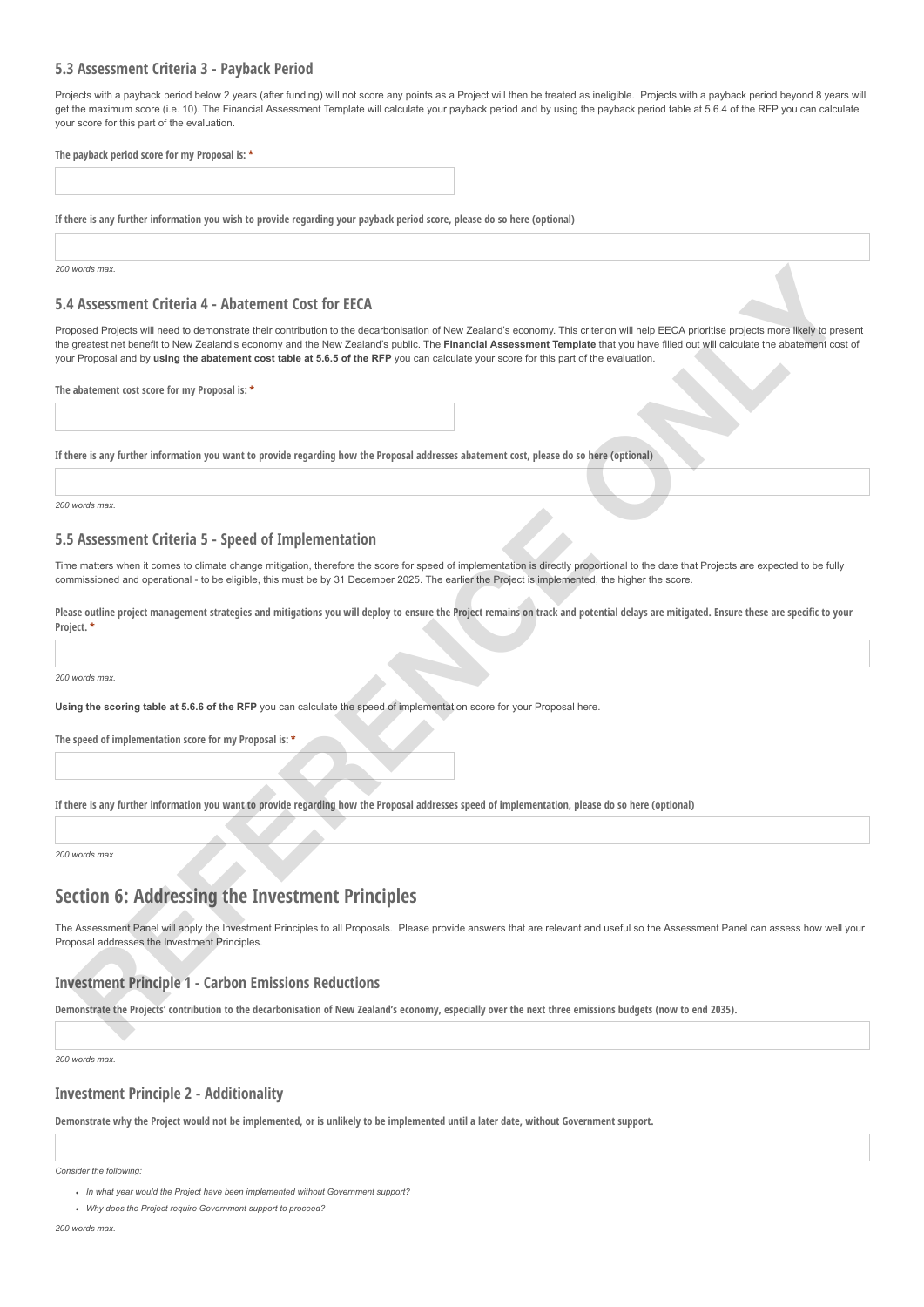# **Investment Principle 3 - Leveraging Co-funding**

Applicants are asked to appropriately maximise the proportion of their investment in the Project to share the financial risk and to appropriately represent the Government funding required.

Earlier in this Response Form you provided details about who will be funding the Project, and what your co-funding ratio score is. If there is any further supporting information you want to provide regarding how the Proposal addresses this Investment Principle, please do so here

*200 words max.*

## **Investment Principle 4 - Accelerating the Transition**

#### **Funding will prioritise support to projects that enable the achievement of carbon abatement earlier than in a scenario without funding.**

Earlier in this Response Form you provided details about when the Project will be commissioned and fully operational, and what your speed of implementation score is

If there is any further supporting information you want to provide regarding how the Proposal addresses this Investment Principle, please do so here:

*200 words max.*

# **Investment Principle 5 - Enabling Long-Term Transition**

#### **Funding will enable the industry sector transition by prioritising support to businesses that demonstrate an enduring commitment to decarbonisation.**

Earlier in this Response Form we asked that, if you are an Applicant entity where the total energy related carbon emission by fuel type for all operating sites was >1,000 tCO2e per year, you provide information about your carbon reduction pathway. If you replied, you are **not required** to answer this question. uning all products any project to the state of a statement of scheme and state the third and the third and the statement with the state of the state of the state of the state of the state of the state of the state of the s

We are interested to hear about how **all organisations** are decarbonising, whether this is through a dedicated carbon reduction pathway and implementation plan e.g., EECA's Energy Transition Accelerator (ETA) programme, a suitable equivalent, or some other measure/s.

√ You have already indicated in Section 4.7 of this form that this Proposal is from an Applicant entity where the total energy related carbon emission by fuel type for all operating sites is >1,000 tCO<sub>2</sub>e per **year.**

As you indicated in Section 4.7 of this form that your emissions are below 1,000 tCO<sub>2</sub>e, please tell us how the Applicant entity is demonstrating its enduring commitment to decarbonisation.

*200 words max.*

## **Investment Principle 6 - Long-Term Efficiency of the Energy System**

**Funding will focus on maximising the long-term outcomes of New Zealand's energy system while minimising the overall costs for all. This includes considering the limited availability of some energy resources and ensuring these are used as efficiently as possible.**

**Tell us how your Project addresses this Investment Principle**

*200 words max.*

## **Investment Principle 7 - Support a Fair Energy Transition**

**Funding will support energy transition across all sectors and regions.**

**Which sector is your Project within?**

*Note: you will have indicated the appropriate sector when you filled out section* A) Project Information *of the Financial Assessment Template.*

**How does the Project addresses this Investment Principle?**

*200 words max.*

# **Investment Principle 8 - Encouraging innovation**

**Funding will support early adopters of technologies that demonstrate enhanced emissions abatement with wide potential for replication but that may carry increased technological risk or uncertainty, or that have higher cost abatement in the short term but potential to optimise the longer-term transition.**

**Tell us how your innovative solutions Project addresses this Investment Principle**

*200 words max.*

**Investment Principle 9 - Achieving Government's Broader Outcomes**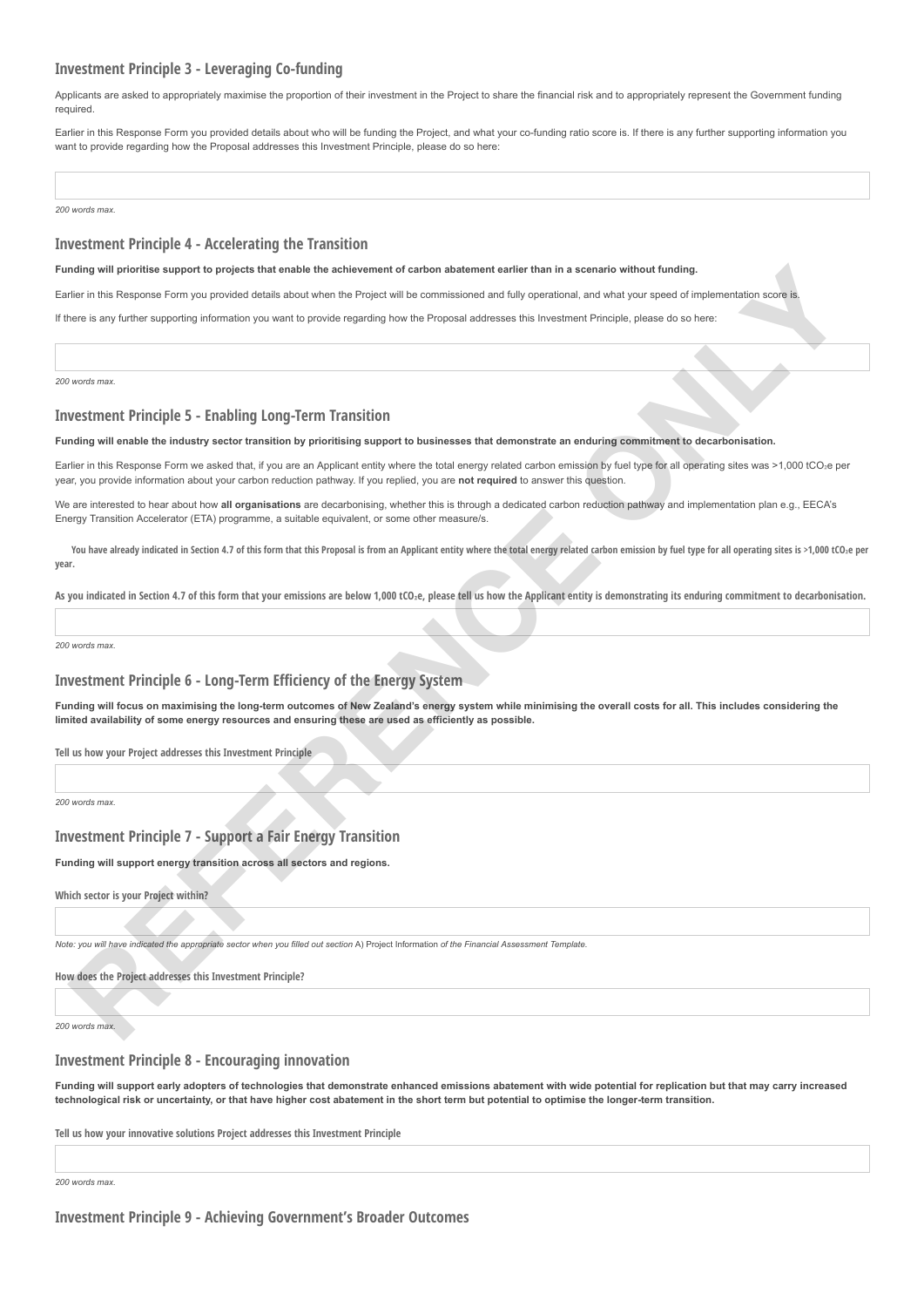**Extent to which funding will support Government's Broader Outcomes relating to construction skills and training; improving conditions for New Zealand workers; and** reducing emissions and waste. Further information can be found here: **Broader outcomes | New Zealand Government Procurement and Property.** 

**Please tell us how your Proposal addresses each of these Broader Outcomes:**

| <b>Construction and training</b>                                                                                                                             |
|--------------------------------------------------------------------------------------------------------------------------------------------------------------|
|                                                                                                                                                              |
| 200 words max.                                                                                                                                               |
| Improving conditions for New Zealand workers (please include any information about additional FTE's anticipated as a result of the Project being undertaken) |
|                                                                                                                                                              |
| 200 words max.                                                                                                                                               |
| Reducing emissions and waste (in addition to the emissions abatement outcome expected from your Proposal)                                                    |
|                                                                                                                                                              |
| 200 words max.                                                                                                                                               |
| Other than this Proposal have you applied for, received, or are due to receive Government funding for parts of, or all of, the proposed Project?             |
| ◯ Yes ● No                                                                                                                                                   |

# **Section 7: Project Plan Milestones**

#### **Major milestones of Project**

|                                                                                                           | 200 words max.                                                         |                                                                                  |                        |                                                                                                                                                                                     |                                           |                                                                                 |
|-----------------------------------------------------------------------------------------------------------|------------------------------------------------------------------------|----------------------------------------------------------------------------------|------------------------|-------------------------------------------------------------------------------------------------------------------------------------------------------------------------------------|-------------------------------------------|---------------------------------------------------------------------------------|
| Reducing emissions and waste (in addition to the emissions abatement outcome expected from your Proposal) |                                                                        |                                                                                  |                        |                                                                                                                                                                                     |                                           |                                                                                 |
|                                                                                                           |                                                                        |                                                                                  |                        |                                                                                                                                                                                     |                                           |                                                                                 |
|                                                                                                           | 200 words max.                                                         |                                                                                  |                        |                                                                                                                                                                                     |                                           |                                                                                 |
|                                                                                                           | ◯ Yes ● No                                                             |                                                                                  |                        | Other than this Proposal have you applied for, received, or are due to receive Government funding for parts of, or all of, the proposed Project?                                    |                                           |                                                                                 |
|                                                                                                           | <b>Section 7: Project Plan Milestones</b>                              |                                                                                  |                        |                                                                                                                                                                                     |                                           |                                                                                 |
|                                                                                                           | your Project Plan uploaded in Section 3.3.                             |                                                                                  |                        | Please fill out the table below. The milestones you provide here will be used as a basis for the milestones in any Funding Agreement you have with EECA. This should be mirrored in |                                           |                                                                                 |
|                                                                                                           | <b>Major milestones of Project</b>                                     | This table must be completed. Click "+ Add milestone" to add more milestones.    |                        |                                                                                                                                                                                     |                                           |                                                                                 |
|                                                                                                           | Project component*                                                     | Key performance<br>indicator(s) for comple-<br>tion *                            | Estimated start date * | Estimated end date *                                                                                                                                                                | Total cost to deliver this<br>milestone * | <b>Incremental Project cost</b><br>compared to business-<br>as-usual scenario * |
| ⊗                                                                                                         |                                                                        |                                                                                  |                        |                                                                                                                                                                                     |                                           |                                                                                 |
|                                                                                                           | $+$ Add milestone<br>Further comments on project milestones (optional) |                                                                                  |                        |                                                                                                                                                                                     | \$0.00                                    | \$0.00                                                                          |
|                                                                                                           |                                                                        |                                                                                  |                        |                                                                                                                                                                                     |                                           |                                                                                 |
|                                                                                                           |                                                                        | <b>Section 8: Proposed Funding Agreement</b>                                     |                        |                                                                                                                                                                                     |                                           |                                                                                 |
|                                                                                                           | set out in the Proposed Project Funding Agreement.                     |                                                                                  |                        | Together with the RFP document we have provided you with a Proposed Project Funding Agreement. We need to know whether you are prepared to accept the terms and conditions          |                                           |                                                                                 |
|                                                                                                           |                                                                        | Please indicate below your acceptance of the Proposed Project Funding Agreement. |                        |                                                                                                                                                                                     |                                           |                                                                                 |
| Either:                                                                                                   |                                                                        |                                                                                  |                        |                                                                                                                                                                                     |                                           |                                                                                 |
|                                                                                                           |                                                                        | a Funding Agreement based on the Proposed Project Funding Agreement.             |                        | Yes. Having read and understood the Proposed Project Funding Agreement, I confirm that the terms and conditions within the agreement are acceptable. If successful, I agree to sign |                                           |                                                                                 |
| Or,                                                                                                       |                                                                        |                                                                                  |                        |                                                                                                                                                                                     |                                           |                                                                                 |
|                                                                                                           | wish to propose, referencing the appropriate clause number.            |                                                                                  |                        | No. If you have any points that you wish to make about the Proposed Project Funding Agreement this is where you tell us; click 'No' below and detail any suggestions or changes you |                                           |                                                                                 |
|                                                                                                           |                                                                        |                                                                                  |                        |                                                                                                                                                                                     |                                           |                                                                                 |

# **Section 8: Proposed Funding Agreement**

#### **Either:**

#### **Or,**

**Do you accept the terms and conditions set out in the Proposed Project Funding Agreement?**

 $\bullet$  Yes  $\circ$  No, I have some change requests. I detail these below.

# **Section 9: Declaration**

#### **I (signatory 1 below), declare on behalf of the Applicant Entity:**

That I have read this form and the RFP document and I fully understand the procedures, terms, conditions and criteria.

That this Response Form (Proposal) and the RFP document together outline the basis on which this Proposal is made and the procedures, terms, conditions and criteria for carbon abatement GIDI funding.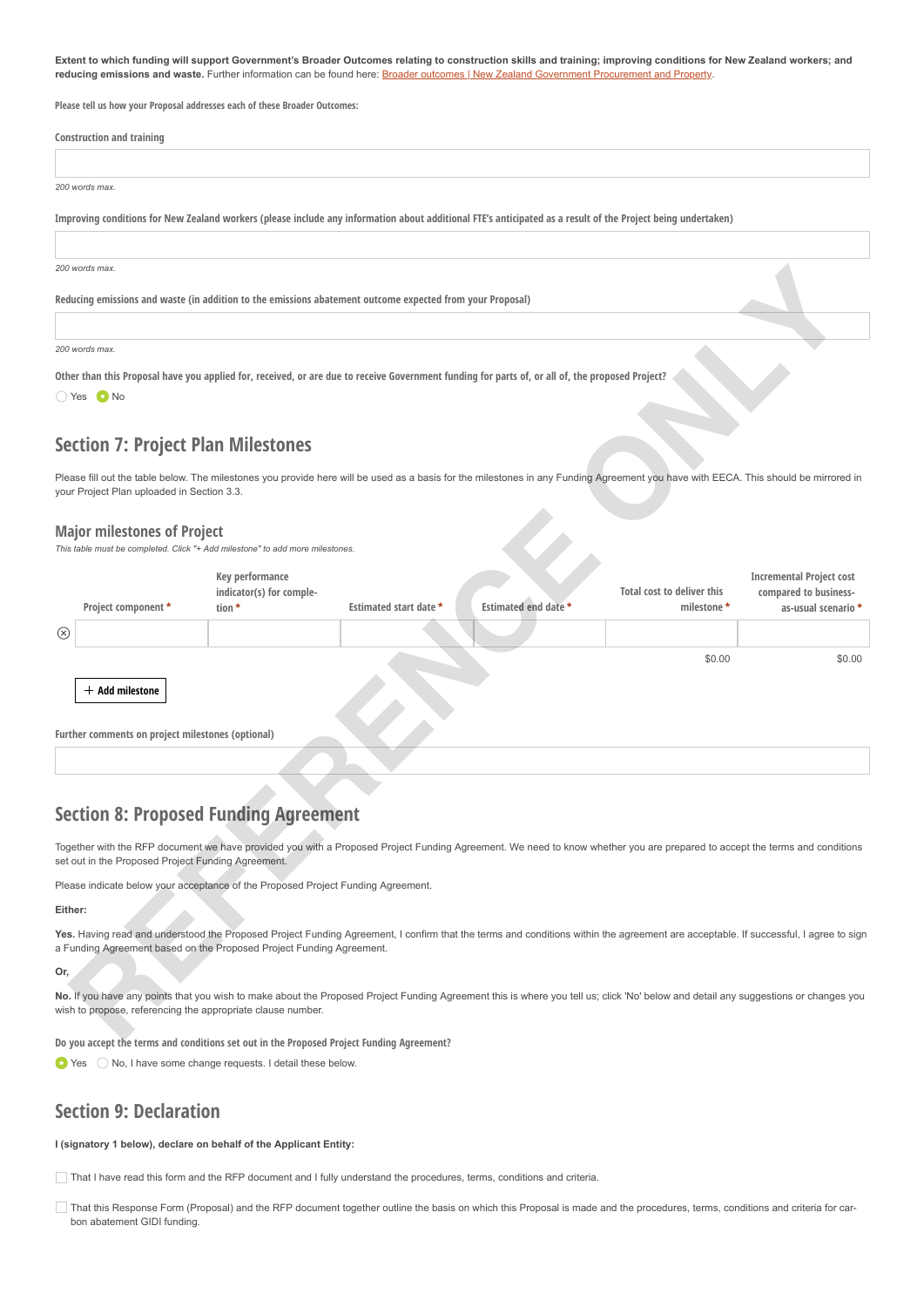That the statements in this Proposal are true and the information provided is complete and correct and there have been no misleading statements or omission of any relevant facts nor any misrepresentations made.

That all named key personnel have agreed to be included in this Proposal.

- That EECA and its advisers may disclose to, or obtain from, any government department or agency, private person or organisation, any information about the Applicant or Project (except that marked as "Confidential") for the purposes of gaining or providing information related to the processing and assessment of this Application.
- That the Applicant will, if requested by EECA or its advisers, in connection with this funding process provide any additional information sought and provide access to its records and suitable personnel.
- That if successful I consent to the public release, including publishing on the internet, of the name of the Applicant, the total project cost and the amount of the grant sought, the amount of funding offered, contact details of the Applicant and a description of the activity/Project, and undertake to cooperate with EECA on communications relating to this Proposal, which may be in the form of a media release, case study, web content, conference presentation or whitepaper, sharing via social media, or other form as agreed with EECA.
- That I understand EECA's obligations under the Official Information Act 1982 and that, notwithstanding any relationship of confidence created as a result of this Proposal, the provisions of this Act apply to all of the information provided in this Proposal.
- That all activities in the proposed Project are lawful activities that will be carried out lawfully.
- The Applicant is not in receivership or liquidation nor will the Project be managed by someone who is undischarged as bankrupt or prohibited from managing a business.
- Where external providers are being employed as part of the Project/activity, the relevant providers are not employees or directors of the Applicant, and nor do they have any other direct or indirect interest in the Applicant, whether financial or personal unless specifically stated in the Proposal.
- That EECA has sole discretion to determine which Proposals (if any) will receive funding and that I understand that there is no agreement for EECA to provide funding until both parties have signed a Funding Agreement .
- That no EECA funding in relation to any Project milestone is payable until the Recipient has demonstrated to the satisfaction of EECA that the milestone has been successfully completed.
- That all necessary internal approvals (CEO, Board etc.) for the Project to proceed, subject to successful Application, will be in place before a Funding Agreement is signed by EECA.

#### **Signature 1**

| That I understand EECA's obligations under the Official Information Act 1982 and that, notwithstanding any relationship of confidence created as a result of this Proposal, the pro-                                                                                                                           |  |  |
|----------------------------------------------------------------------------------------------------------------------------------------------------------------------------------------------------------------------------------------------------------------------------------------------------------------|--|--|
| That all activities in the proposed Project are lawful activities that will be carried out lawfully.                                                                                                                                                                                                           |  |  |
| The Applicant is not in receivership or liquidation nor will the Project be managed by someone who is undischarged as bankrupt or prohibited from managing a business.                                                                                                                                         |  |  |
| Where external providers are being employed as part of the Project/activity, the relevant providers are not employees or directors of the Applicant, and nor do they have any other<br>direct or indirect interest in the Applicant, whether financial or personal unless specifically stated in the Proposal. |  |  |
| That EECA has sole discretion to determine which Proposals (if any) will receive funding and that I understand that there is no agreement for EECA to provide funding until both                                                                                                                               |  |  |
| That no EECA funding in relation to any Project milestone is payable until the Recipient has demonstrated to the satisfaction of EECA that the milestone has been successfully                                                                                                                                 |  |  |
| That all necessary internal approvals (CEO, Board etc.) for the Project to proceed, subject to successful Application, will be in place before a Funding Agreement is signed by                                                                                                                                |  |  |
|                                                                                                                                                                                                                                                                                                                |  |  |
| I have considered any possibility for real or perceived conflict of interest as defined in the RFP document and confirm that:<br>I have no real or perceived conflict of interest $\bigcirc$ I may have a real or perceived conflict of interest as detailed below:                                            |  |  |
| That I (signatory 1 below) am authorised to make this Proposal on behalf of the Applicant Entity identified in Section 1 of this form ().                                                                                                                                                                      |  |  |
| Signature 1<br>This declaration must be signed by a person with the legal and financial authority to commit your organisation to a transaction of the quantum and delivery period of this Project. For example your CEO/MD () or any<br>signing delegates mentioned in Section 2.1.                            |  |  |
|                                                                                                                                                                                                                                                                                                                |  |  |
|                                                                                                                                                                                                                                                                                                                |  |  |
|                                                                                                                                                                                                                                                                                                                |  |  |
| Organisation *                                                                                                                                                                                                                                                                                                 |  |  |
|                                                                                                                                                                                                                                                                                                                |  |  |
|                                                                                                                                                                                                                                                                                                                |  |  |
|                                                                                                                                                                                                                                                                                                                |  |  |
|                                                                                                                                                                                                                                                                                                                |  |  |

draw type

#### **Signature 2 - Financial Assessment Template**

This declaration must be signed by either the Chief Financial Officer, the Chief Executive or the Managing Director ( ) to confirm they verify and agree with the information provided in the Financial Assessment Template uploaded in Section 3.3. of this Response Form.

#### **Name \***